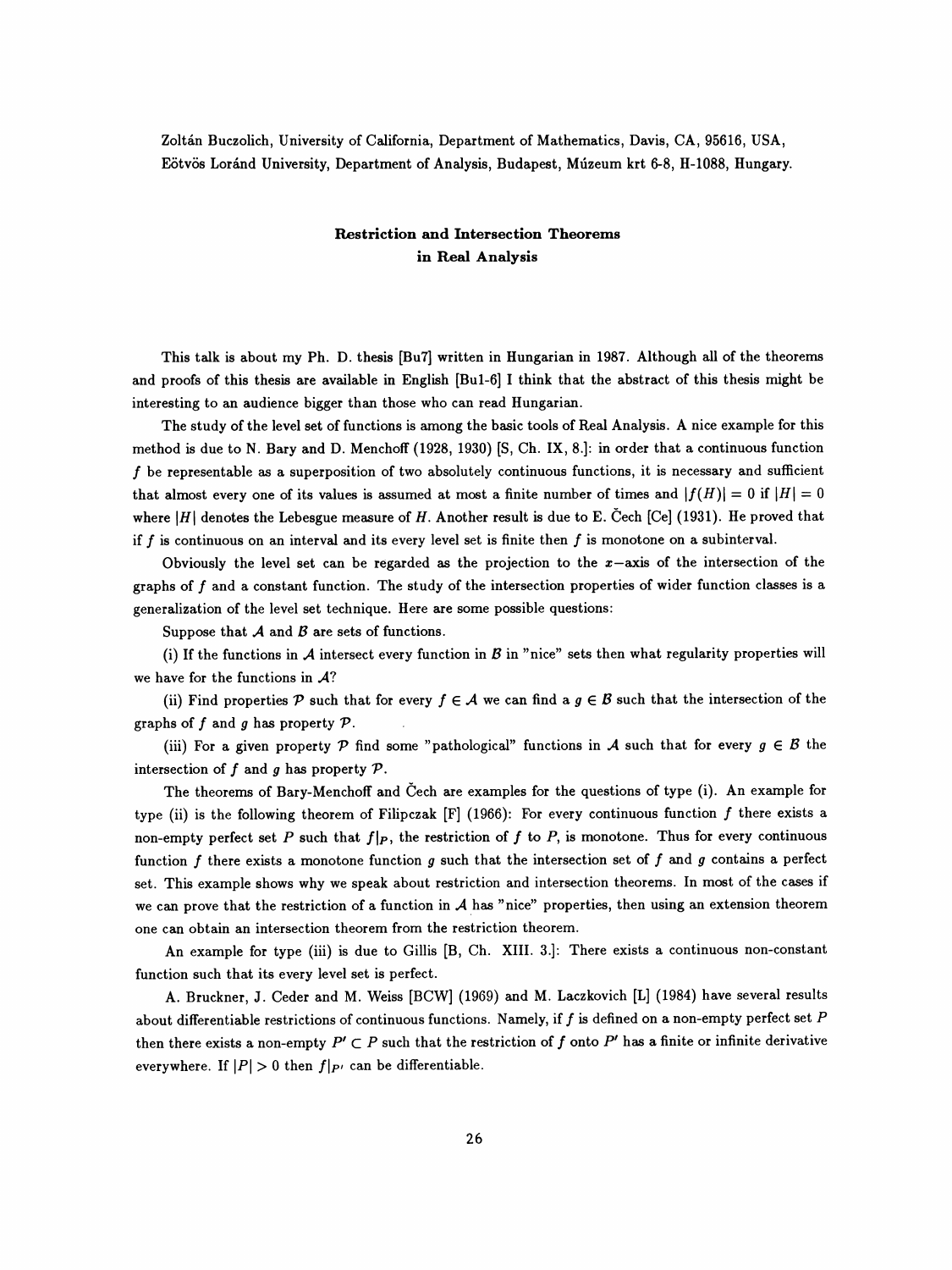Given a real function f we can color the couples of real numbers by blue (red) if  $f|_{\{x,y\}}$  is increasing (resp. decreasing). Then Filipczak's theorem states that if  $f$  is continuous then there exists a non-empty perfect set  $P$  such that the couples taken from  $P$  are colored by the same color. This is a combinatorial "Ramsey type" interpretation of this "analytic" result. A. Blass [Bl] (1981) proved a combinatorial theorem which implies that every Borei measurable function defined on non-empty perfect sets has a monotone restriction on a non-empty perfect set.

Certain theorems about monotonicity extend to convexity and even more generally to  $n$ -convexity. Since Ramsey's theorem is valid for hypergraphs as well, the authors of [ABLP] asked whether we can generalize Filipczak's theorem. Suppose that f is continuous on an interval [a, b] and n is a non-negative integer. Does there exist a non empty perfect set P on which f is either  $n-$  convex or  $n-$  concave? In [Bu2] we gave a positive answer to this question when  $n = 2$ , that is, in the case of ordinary convexity-concavity. This problem is still open for  $n > 3$ . If we increase n the character of this problem changes. While for  $n = 1$ one can apply the theorem of Blass, for  $n \geq 2$  the corresponding combinatorial results are not applicable. While for  $n = 1$  the theorem remains valid for measurable functions defined on non-empty perfect sets, for  $n = 2$  it is known [ABLP], that there exist continuous functions, defined on non-empty perfect sets such that they have no convex or concave restriction on any non-empty perfect set.

 P. Komjáth asked the question about convex restrictions of arbitrary real functions. Is it true that for a real function defined on  $[0, 1]$  one can always find a set of big cardinality on which the restriction of f is convex or concave? In [Bu6, Theorem 1.] we proved that there exists an upper semicontinuous function  $f$ such that  $f$  is not convex (or concave) on any uncountable set.

 The combinatorial background of these problems motivated the following question of Paul Erdös. Sup pose that a given real function  $f : [0, 1] \to \mathbb{R}$  is not convex on any r element set. What can be said about f? We proved that if  $r = 4$  then there exists an interval I on which f is strictly concave [Bu6, Theorem 2, Corollary 1. If  $r > 4$  and f is bounded from below then there exists an interval where the closure of the graph of  $f$  in the topology of the plane equals the graph of countably many concave functions [Bu6, Theorem 2.]. In [Bu6, Theorem 3] we proved that if  $r = \aleph_0$  and f is bounded from below then there exists an interval on which the graph of  $f$  can be covered by countably many strictly concave functions.

Trying to solve for  $n \geq 3$  the question about n-convex restrictions of continuous functions we rediscovered a generalized version of an existence theorem for Peano derivatives [Bu4]. Suppose that f is  $k-1$  times Peano differentiable at the points of a closed set  $F \subset \mathbb{R}^m$ . Denote by  $P_{k-1}(f, x, h)$  the  $(k-1)'$ th "Taylor polynomial" of f at x. Then if  $f(x + h) = P_{k-1}(f, x, h) + O(||h||^k)$  then f is k times Peano differentiable at almost every point of F. For different versions of this statement see [D] (1935), [MZ] (1936), [M] (1936), [O] (1951), and [St, Ch. VIII.].

The authors of  $[ABLP]$  proved the following generalization of Čech's theorem  $[Ce]$ : If f is continuous and the graph of  $f$  intersects every polynomial of degree at most  $n$  in finitely many points then there exists a subinterval on which f is either  $n + 1$ -convex or  $n + 1$ -concave. The  $n + 1$ -convex,  $(n + 1$ -concave), functions are  $n-1$  times continuously differentiable. Thus if the graph of a continuous f intersects the graph of every polynomial of degree at most n in finitely many points then f is  $n - 1$  times continuously differentiable on a dense open set. Therefore, if the graph of a continuous function  $f$  intersects the graph of every polynomial in finitely many points then f is infinitely differentiable on a dense  $G_{\delta}$  set.

The authors of [ABLP] raised the following problem of type (i): Suppose that the graph of a continuous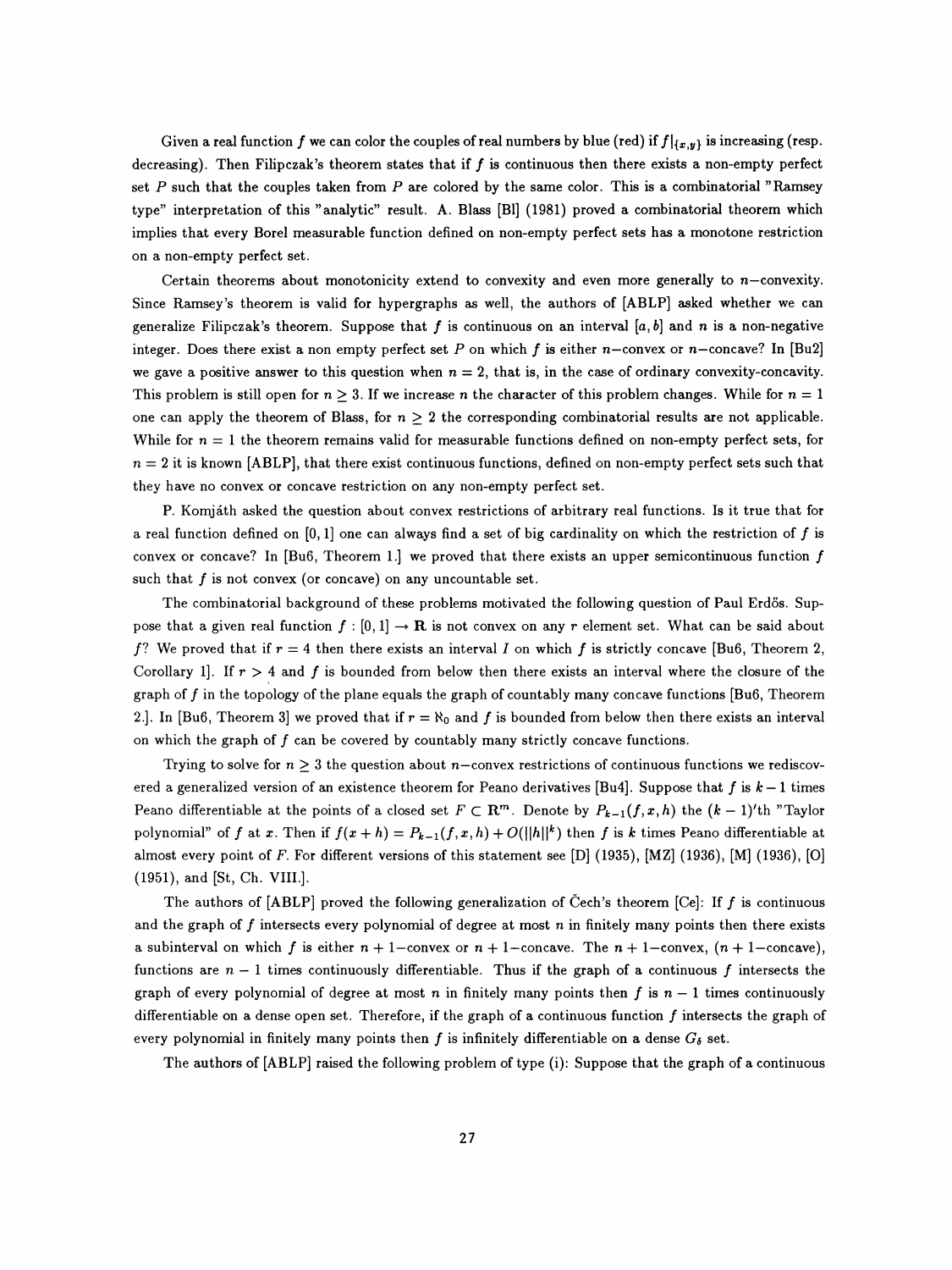function  $f$  intersects the graph of every analytic function in finitely many points. What regularity properties does this condition imply? Is it true that  $f$  is infinitely differentiable on a subinterval? In [Bu5] we answered this question in the negative. Since every polynomial is analytic we obtain that if  $f$  intersects the graph of every polynomial in finitely many points then f is infinitely differentiable on a dense  $G_{\delta}$  set. However in [Bu5] we proved that for every dense  $G_{\delta}$  set H there exists a continuous function f such that f intersects every analytic function in finitely many points and  $f$  is infinitely differentiable exactly at the points of  $H$ .

Finally we present some results of type (ii) [Bu1] and of type (iii) [Bu3]. These results are related to the papers of B. S. Thomson [T], J. Hausserman [H], P. Humke and M. Laczkovich [HL], where intersection properties of typical continuous functions are studied.

 P. Humke and M. Laczkovich proved that a typical continuous function intersects every monotone function in a bilaterally strongly porous set. It is a natural question what can we say about intersections of typical continuous functions with functions of bounded variation,  $BV$ . In [Bu1] we prove that for every Darboux (and hence for every continuous) function there is an absolutely continuous, and hence  $BV$  function g such that  $\{x : f(x) = g(x)\}$  is not bilaterally strongly porous. In fact we have to study the following question. Given a monotone decreasing sequence  $a_n \to 0$  and a function f we have to find an x and a sequence  $x_n \in [x + a_{n+1}, x + a_n]$  such that the restriction of f on the set  $\{x_n : n = 1, ...\}$  is of bounded variation. In [Bu1] we study the case  $a_n = \delta^n$  with a  $\delta < 1$ . Using an obvious extension theorem one can find an absolutely continuous g such that  $\{x : f(x) = g(x)\}$  is not bilaterally strongly porous.

In [Bu3, Theorem 1] we prove that if  $\lim_{n\to\infty} a_{n+1}/a_n = 1$  then for the typical continuous function for every x and sequence  $x_n$  defined above  $f|_{\{x_n:n=1,\ldots\}}$  is not of bounded variation. In [Bu3, Theorem 2] we prove that for any monotone decreasing  $a_n \to 0$  if we allow only the sequences  $x_n = x + a_n$  then for the typical continuous function  $f|_{\{x_{n:n=1,...}\}}$  is not of bounded variation.

## REFERENCES

 [ABLP] S.Agronsky, A.M.Bruckner, M. Laczkovich, and D.Preiss, Convexity conditions and intersections with smooth functions, Trans. Amer. Math. Soc. 289 (2), (1985), 659-677.

[Bl] A. Blass, A partition theorem for perfect sets, Proc. Amer. Math. Soc. 82, (1981), 271-277.

[Bu1] Z. Buczolich, For every continuous f there is an absolutely continuous g such that  $\{x : f(x) = g(x)\}$ is not bilaterally strongly porous, Proc. Amer. Math. Soc.,  $100(3)(1987)$ , 485-488.

 $[Bu2]$  -, Sets of convexity of continuous functions, Acta Math. Hung., 53(3-4)(1988), 291-303.

[Bu3] -, Continuous functions with everywhere infinite variation with respect to sequences, Proc. Amer. Math. Soc.  $103(2)(1988)$ , 497- 502.

[Bu4] -, An existence theorem for higher Peano derivatives in  $\mathbb{R}^m$ , Real Analysis Exchange, 13(1)(1987-88), 245-252.

[Bu5] Functions with finite intersections with analytic functions, Proc. Royal Soc. Edinburgh, (accepted to appear).

 [Bu6] Ramsey type theorems for real functions, Mathematika London, 36, (1989), 131-141 (accepted to appear).